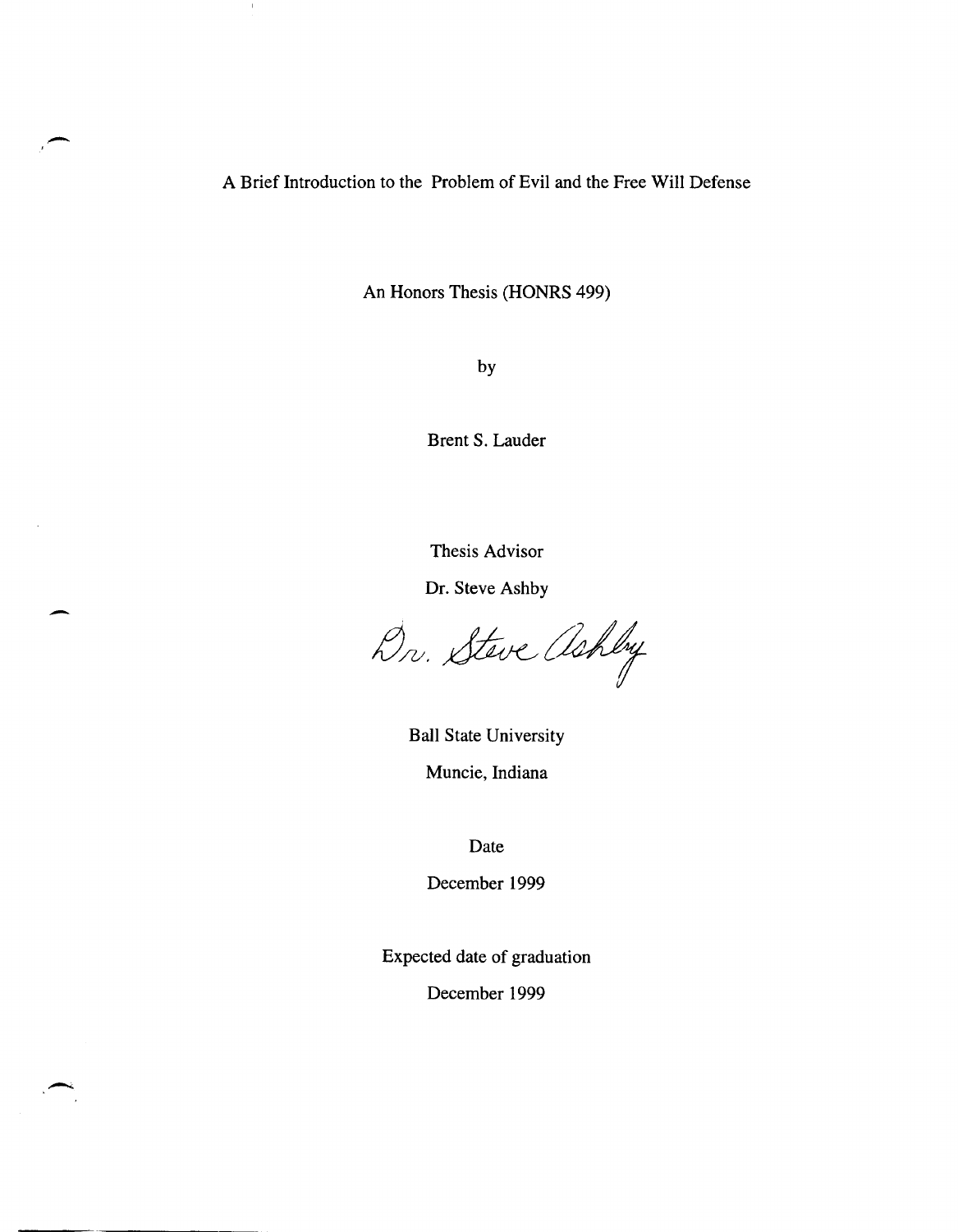$5pCo$ <sup>11</sup> Thesis  $L<sub>D</sub>$ *:i..'IZq*  ,7.4 1999 .L'38

# Lauder 2

## **Abstract**

-

. -

÷,

-

Every worldview has an explanation for the presence of evil. Some worldviews can explain evil easier than others. Many eastern perspectives explain the existence of evil in terms of a cause and effect system known as Karma. Every instance of evil that an individual may encounter during his or her lifetime is a direct result of some action or nonaction that was or was not performed in the past. On the other hand, the monotheistic worldview has a much more difficult time than the eastern worldview. The monotheistic position must defend the belief that an omnipotent and omnibenevolent God exists, even in light of the obvious evils that have found a home here on earth. The following is a brief exploration of the problem of evil within monotheism as presented in its two forms: the logical problem of evil and the evidential problem of evil. I will examine the strengths and weaknesses of various monotheistic responses to the problem .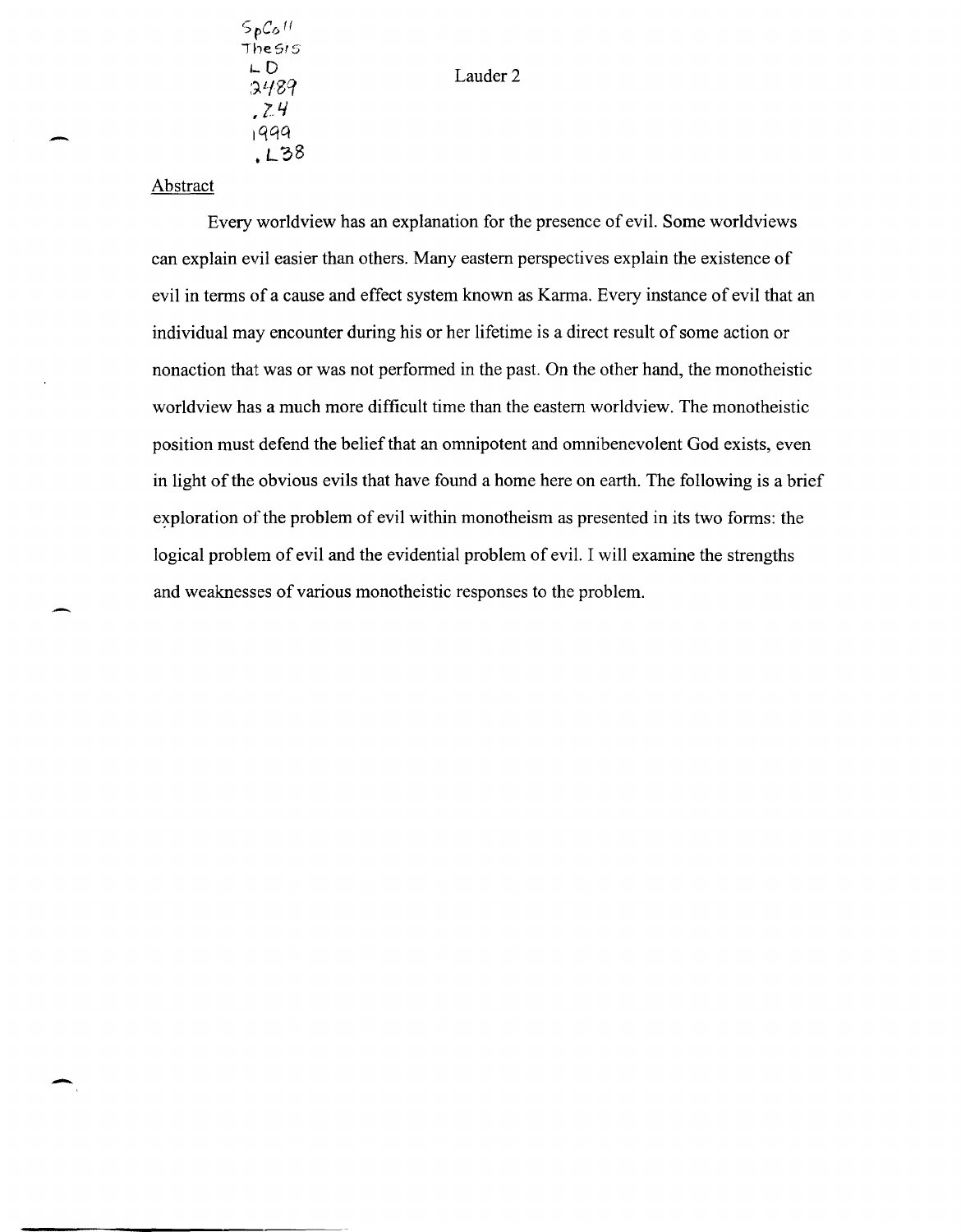# Acknowledgments

-

-

.-

Many thanks are due to Dr. Stephen Ashby, my thesis advisor, for his role in this rigorous process. He challenged me to undertake this topic in the first place, offered valuable and sometimes devastating comments on the drafts of this thesis, and provided superior editorial advice in the final stages. Thank you Dr. Ashby for your willingness to give selflessly for the sake of the truth.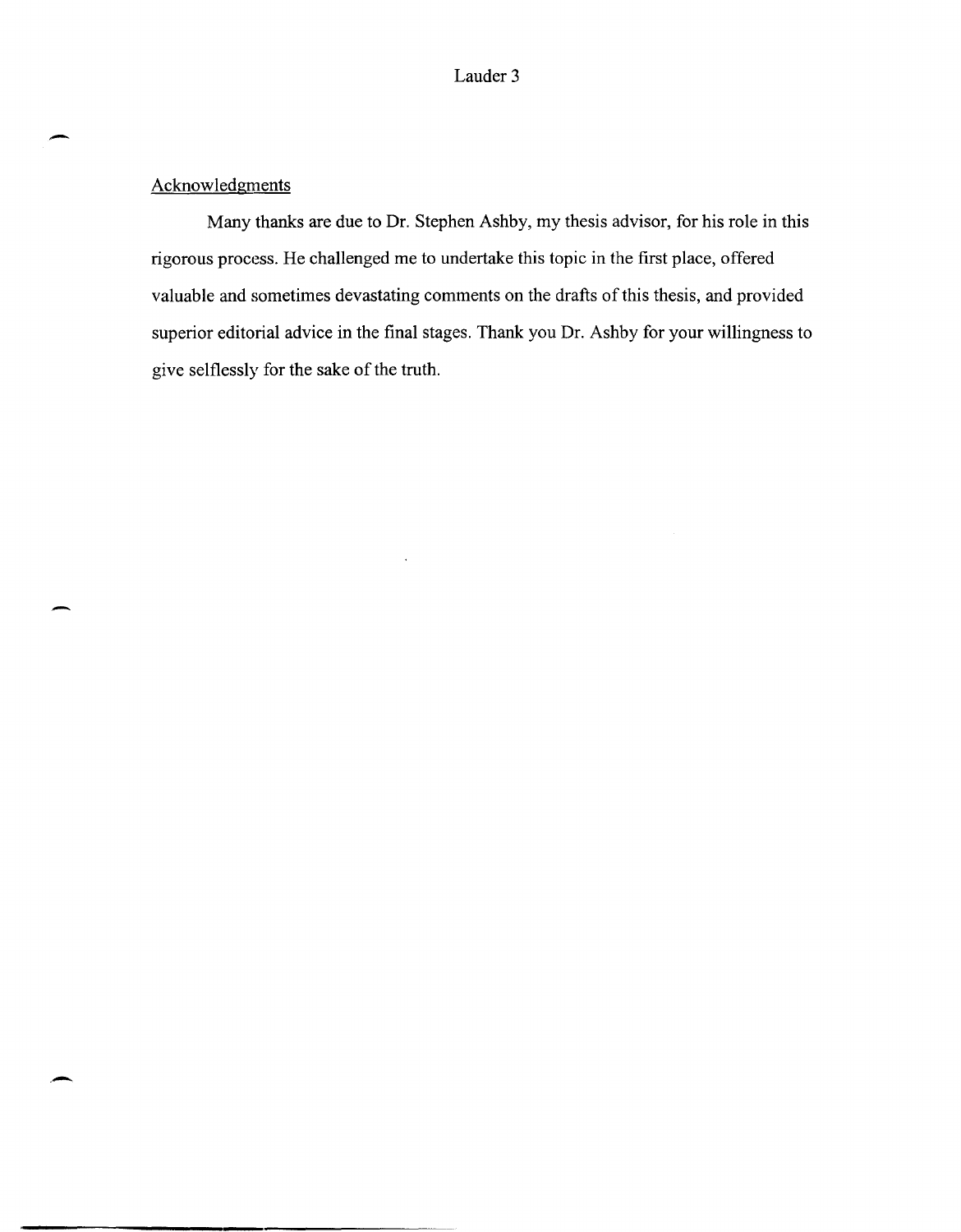.-

-

-

*"Therefore shall evil come upon thee; thou shalt not know from whence* it *riseth: and mischief shall fall upon thee; thou shalt not be able to put it off: and desolation shall come upon thee suddenly, which thou shalt not know"* (Isaiah 47:11, KJV).

*Evil.* Whether it is in the form of an unwarranted parking ticket, or the news of a premature death of a close friend, it affects us all. The question becomes, how do we deal with it? Is there a reason why the innocent suffer? How can Theism propose that an allloving and all-powerful God exists when His own people are pointlessly destroyed? This, in short, is the problem of evil: How can there be an actively involved, omnipotent, and omnibenevolent God when His creation is plagued with evil? Critics argue that this world is not what we might expect from an all-powerful, all-loving God. Surely, ifhe did exist, He could have done a better job. The problem of evil has been so persuasive that the German Theologian Hans Kung has called it the "rock of atheism." Through theistic suppositions and the free will defense, the following is an attempt to show that the existence of an omnipotent and wholly good God can both logically and plausibly coexist with the presence of evil.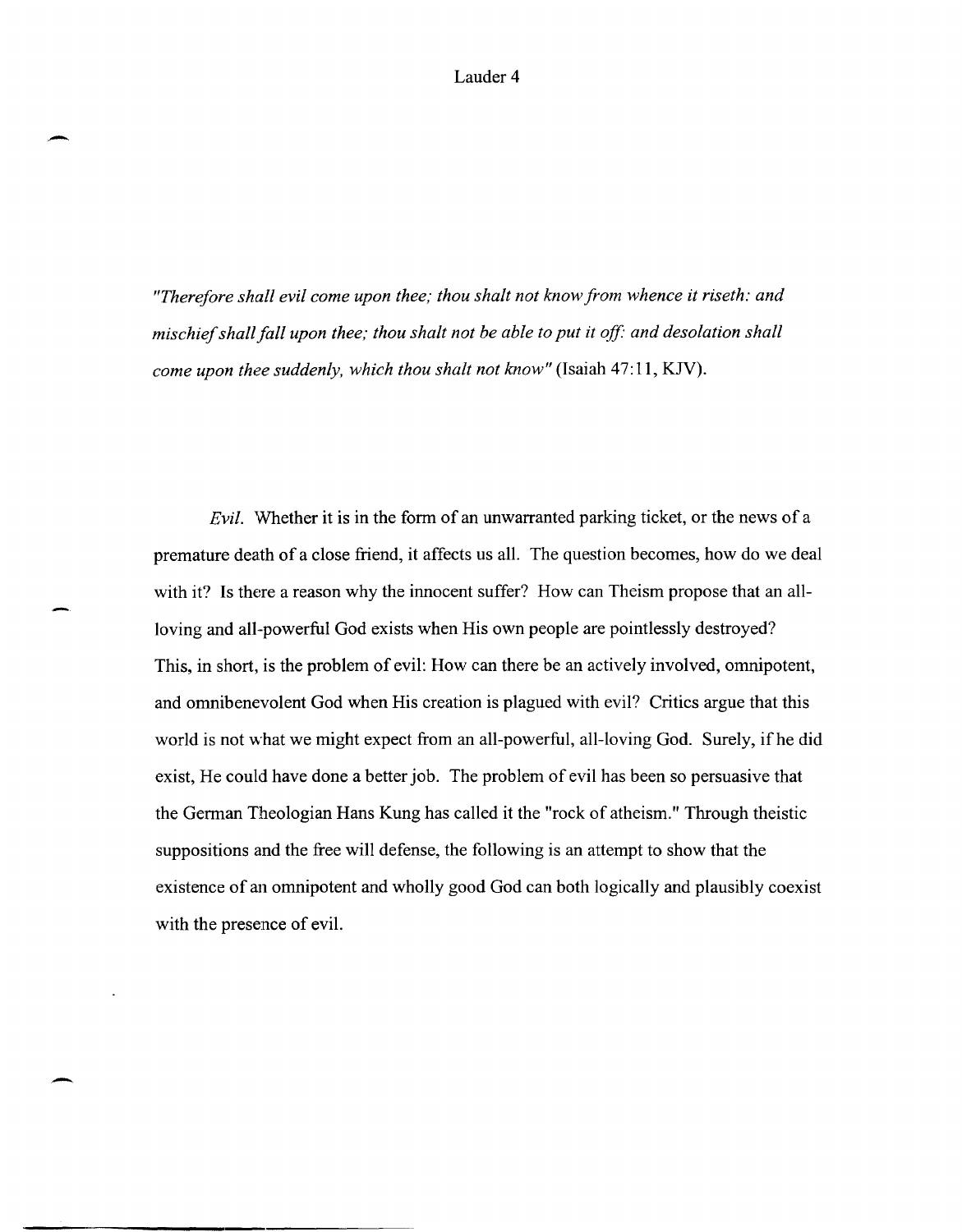Yankel Wiemik, a carpenter and survivor of the Holocaust recalls:

Between 450 and 500 persons were crowded into a chamber measuring 125 square feet in Treblinka. Parents carried their children in the vain hope of saving them from death. On the way to their doom they were pushed and beaten with rifle butts and gas pipes. Dogs were set on them, barking, biting and tearing them. It lasted a short while. Then the doors were shut tightly with a bang. Twenty-five minutes later everybody was dead and they stood lifeless; there being no free space, they just leaned against each other. They no longer shouted because the thread of their lives had been broken. They no longer had any needs or desires. Mothers held their children tightly in their arms. There were no more friends, no more enemies. There was no jealousy. All were equal. There was no longer any beauty or ugliness, for all looked yellow from the gas. There were no longer any rich or poor. All were equal. And why all this? That is the question I keep asking myself. My life is hard, very hard. I must live to tell the world about this (Wiesel et al. *Dimensions 14-15).* 

Another chilling affair giving credence to the very real presence of evil that

mankind both creates, and is exposed to, is recalled by another Holocaust victim upon his

arrival at a concentration camp:

-

-

Never shall I forget that night, the first night in camp, which has turned my life into one long night, seven times sealed. Never shall I forget that smoke. Never shall I forget the little faces of the children, whose bodies I saw turned to wreaths of smoke beneath a silent blue sky. Never shall I forget those flames which consumed my faith forever. Never shall I forget the nocturnal silence which deprived me, for all eternity, of the desire to live. Never shall I forget those moments which murdered my God and my soul and turned my dreams to dust. Never shall I forget these things, even if I am condemned to live as long as God Himself. Never (Wiesel *Night*  43-44).

The existence of evil has long been used by many to discredit the claims of the Theist. The most impressive of the claims against theism is known as the problem of evil. Many suggest that the existence of evil makes the belief in God unreasonable or rationally unacceptable. The theologian Eugine Borowitz explicates: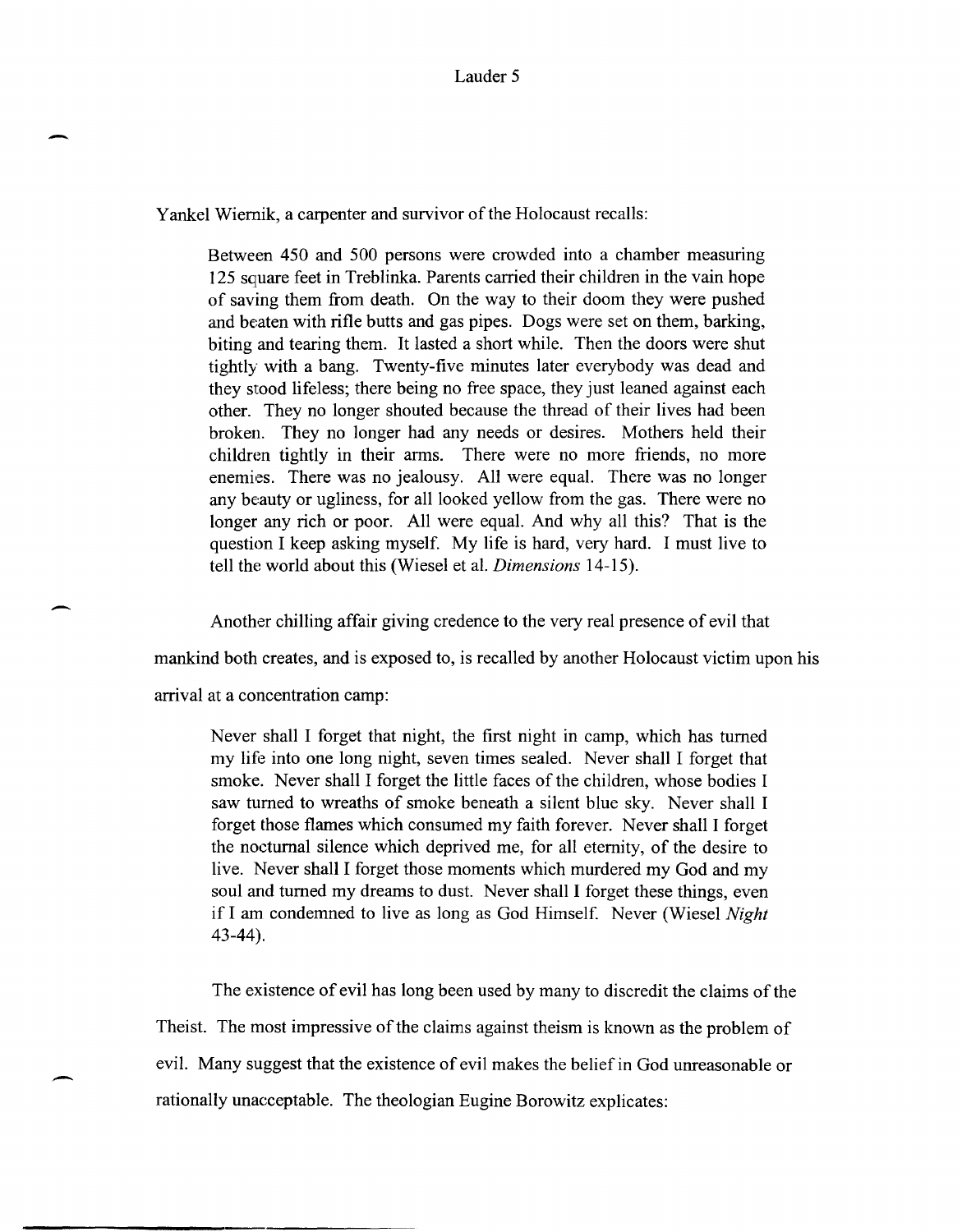Any God who could permit the Holocaust, who could remain silent during it, who could "hide His face" while it dragged on, was not worth believing in. There might well be a limit to how much we could understand about Him, but Auschwitz demanded an unreasonable suspension of understanding. In the face of such great evil, God, the good and the powerful, was too inexplicable, so men said "God is dead" (Borowitz 99).

-

## **DEFINING EVIL**

When discussion of the problem of evil arises, it is wise to first start with a precise definition of what evil is. The need for a precise definition of evil may initially sound witless, but as we proceed, we will find great utility in having a similar conception of evil as our starting point. This, however, can be an arduous task. When defining evil, it is easy to bring one's own presuppositions or first-principles to the table, thus, hindering the objective goal of defining evil. Most individuals, when questioned about evil, would more or less agree to a set of circumstances where the term evil *applies.* However, these same individuals might disagree as to what the term evil *implies.* For example, most people agree that the actions of the "final solution" instituted by Nazi Germany were evil; however, whether those same actions constitute as "sin," or "rebellion against God" is highly debatable. Considering this, I will proceed with a nonsuggestive, commonsense notion of evil, free of religious influence. For our purposes, evil will be recognized as extreme pain and suffering, physical deformities, psychological abnormalities, the prosperity of bad men, the demise of good men, the disruption of social relations, unfulfilled potential, a host of character defects, and natural catastrophes.

## **THE PROBLEM OF EVIL** AS AN **INTERNAL PROBLEM**

The problem of evil is an internal problem for the Theist. Many theistic defenses have failed miserably because the defender utilized only the information provided to them by the attackers. This method of defense is not only limited, but it is also absurd. Because the problem of evil is a theistic problem, the Theist should, and certainly has the right to, explore the full scope of theistic suppositions in solving or defending the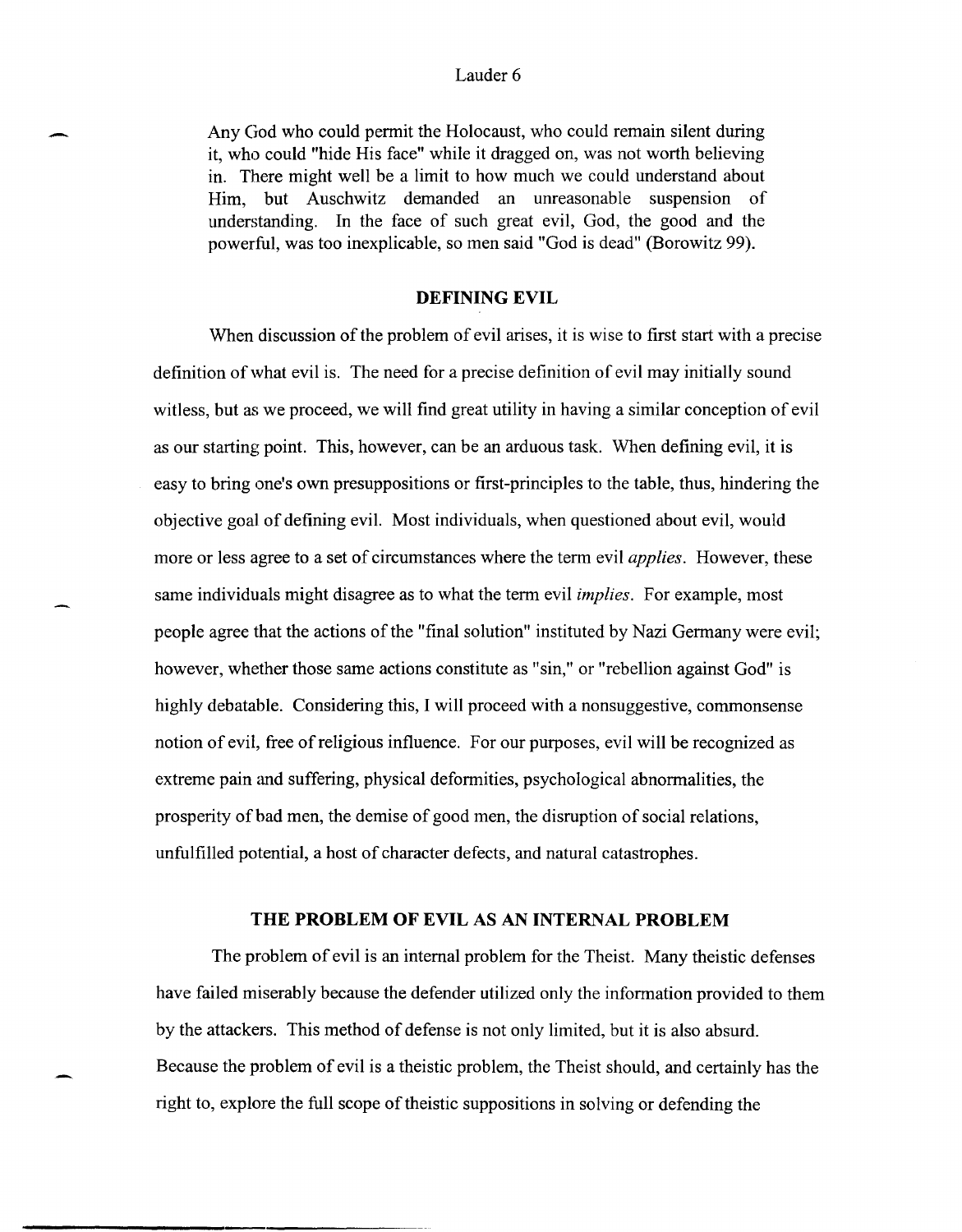problem. It is from this internal perspective that I will concentrate my efforts in exploring this internal quandary.

#### THE PROBLEM

So, what then shall we say the problem of evil is? H.J. McCloskey stated the riddle in the following way, "There is evil in the world; yet the world is said to be the creation of a good and omnipotent God. How is this possible? Surely a good and omnipotent God would have made a world free of evil of any kind" (McCloskey 187). For the sake of both clarity and utility, I will condense the problem of evil into two propositions:

(1) God is omnipotent and wholly good

(2) Evil exists.

-

-

The problem presented is clear. If God is omnipotent, meaning all-powerful, He should be able to eliminate all forms of evil. Also, if God is omnibenevolent, meaning all-good and all-loving, He would want to eliminate all forms of evil. Yet, evil does exist. The conclusion then is easy. Since evil exists, either God is not omnipotent and omnibenevolent, or He doesn't exist at all. This, then, is what we will consider when discussing the suggested problem of evil.

Critical attacks on theism generally follow one or two different veins of attack: the logical problem of evil, and/or the evidential problem of evil. I will discuss both at length starting first with the logical problem of evil.

# **THE LOGICAL PROBLEM OF EVIL**

John Mackie (1917-1981), a well known critic of theism, states in his *Evil and Omnipotence* the logical problem of evil, "God is omnipotent; God is wholly good; yet, evil exists. There seems to be some contradiction between these propositions, so that if any two of them were true the third would be false" (Mackie 92). What Mackie is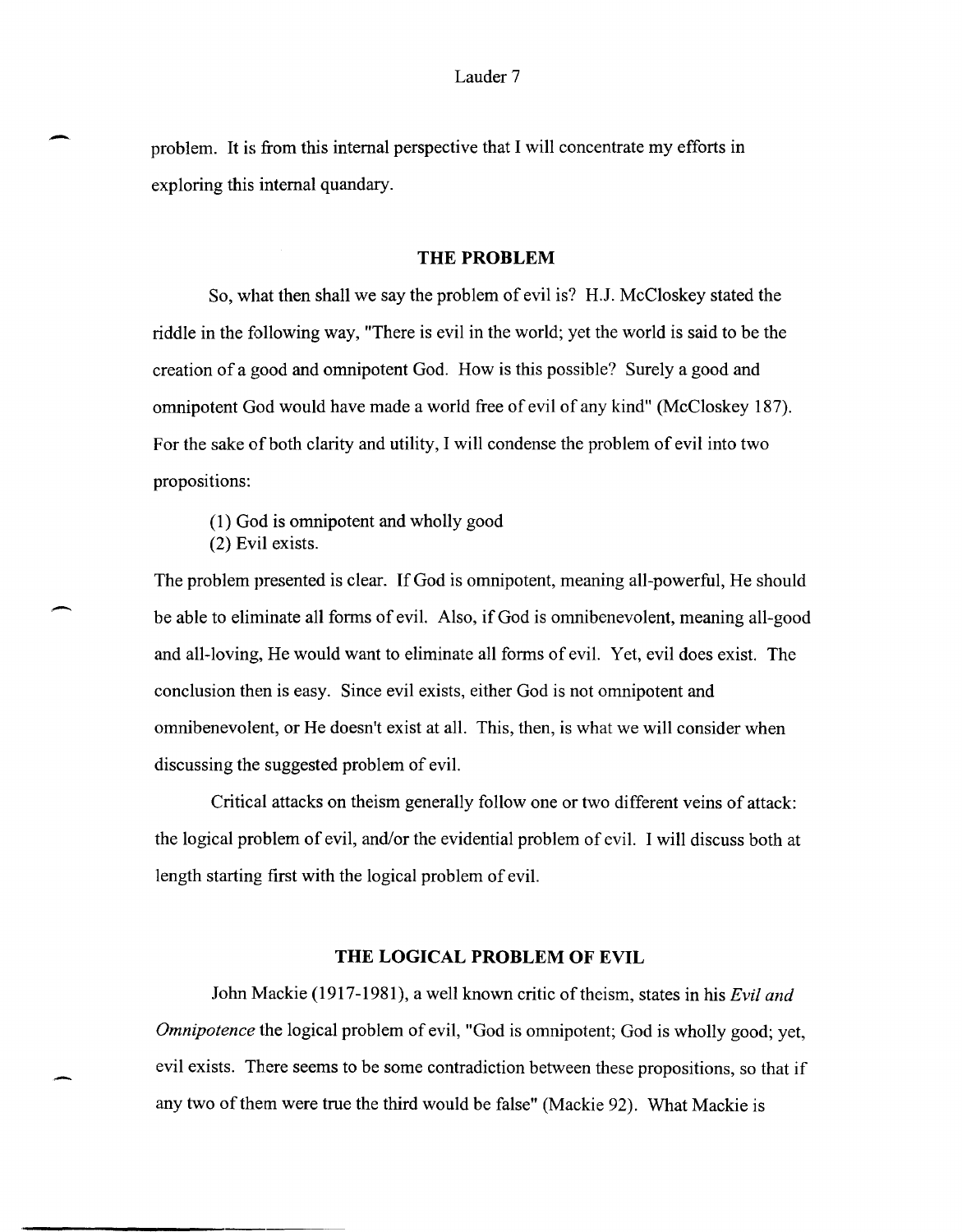-

-

asserting in this quotation can be stated in a number of different ways. This is one possibility: If God is omnipotent, and if God is wholly good, evil should not exist. A second possibility: If evil exists, and if God is omnipotent, God cannot be wholly good. A third alternative to Mackie's claim: If God is wholly good, and if evil exists, God cannot be omnipotent. Mackie's charge against theism correctly asserts the three beliefs that God is omnipotent, God is wholly good, and that evil exists. These are essential foundations for most theistic positions. Mackie's next move is to demand that one of these premises be dropped for the sake of logical consistency. "But at the same time," Mackie asserts, "all three are essential parts of most theological positions; the theologian, it seems, at once must adhere and cannot consistently adhere to all three" (Mackie 92-93). The demand, then, of the atheist or atheologian, is that the Theist must either drop the premise that God is omnipotent and omnibenevolent, or the premise that evil exists. Although this problem is known by various names such as the deductive problem or the *a priori*  problem, the common element is the charge that theism involves an inconsistent set of beliefs concerning God and evil, and that the Theist is unwarranted in believing them. The role then of the theist defender is to show that the existence of an omnipotent and omnibenevolent God is compatible with the existence of evil.

## **THE** EASY WAY OUT

Some Theists, known by some as quasi theists or ethical monists, have answered the logical problem of evil by denying the premise that evil exists. Evil then is presented as an illusion or only perceived as such by man. Two notable examples are the Christian Scientists and some forms of Judaism. Mary Baker Eddy, the founder of Christian Science, stated, "Nothing is real and eternal, -nothing is Spirit, -but God and His idea. Evil has no reality. It is neither person, place, nor thing, but is simply belief, an illusion of material sense" (Eddy 71).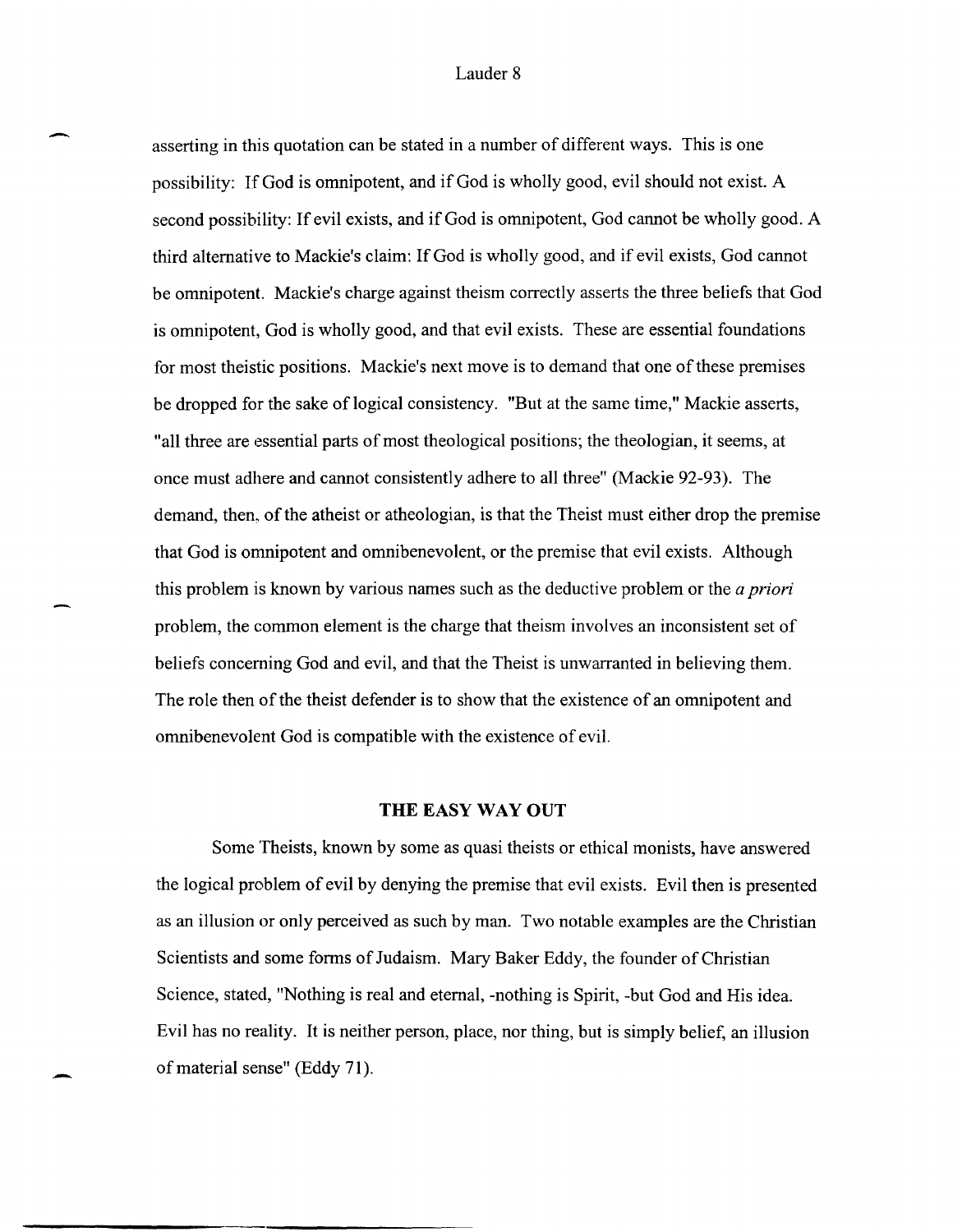-

-.

Some followers within Judaism adhere to this same path of thinking when considering the existence of evil. Rabbi Yechiel Eckstein, an orthodox Jewish Rabbi, concedes that the question of evil has been debated among the rabbis for centuries. The problem that the rabbis faced was that if evil does exist, how could it have been created by God since all that flows from God is pure Goodness. Also, if evil does exist and God did not create it, that assumes the autonomous, ontological status of the devil who is a coequal being with God, something that Judaism rejects. How then have some adherents within Judaism answered this question? Rabbi Eckstein provides an answer to this question, "It was this dilemma that prompted many rabbis to claim that evil and Satan as ontological forces do not, in fact, exist, but are only perceived as such by man" (Eckstein 67).

This method of negating evil initially satisfies the atheists demand that the Theist drop one of the two logically inconsistent premises of theism. However, the quasi theist's proposed premise, when substituted for the removed premise, is neither satisfactory to most theists nor atheists. This approach to evil, or rather non-approach to evil, has long been regarded by scholars as an easy escape route to a difficult problem. Winfried Corduan, a theistic philosopher, argues that the problems with evil as an illusion are manifold. Corduan attacks the "evil as illusion" position by granting first, the truth of the premise, that evil is an illusion, and second, by showing the logical absurdity of accepting such a premise. If evil is an illusion, Corduan argues, what is the status of the illusion? Is the illusion good or bad? Those who promote the "evil as an illusion" argument tell us that we need to get beyond the illusion because clinging to such an illusion will cause us pain. Corduan responds to this warning by showing the logical inconsistency within the position, "Then the illusion itself is evil, and there is an objective standard of good and evil after all. Calling evil an illusion briefly postpones the problem, but we still have to deal with the fact that we are beset by an evil illusion" (Corduan 130).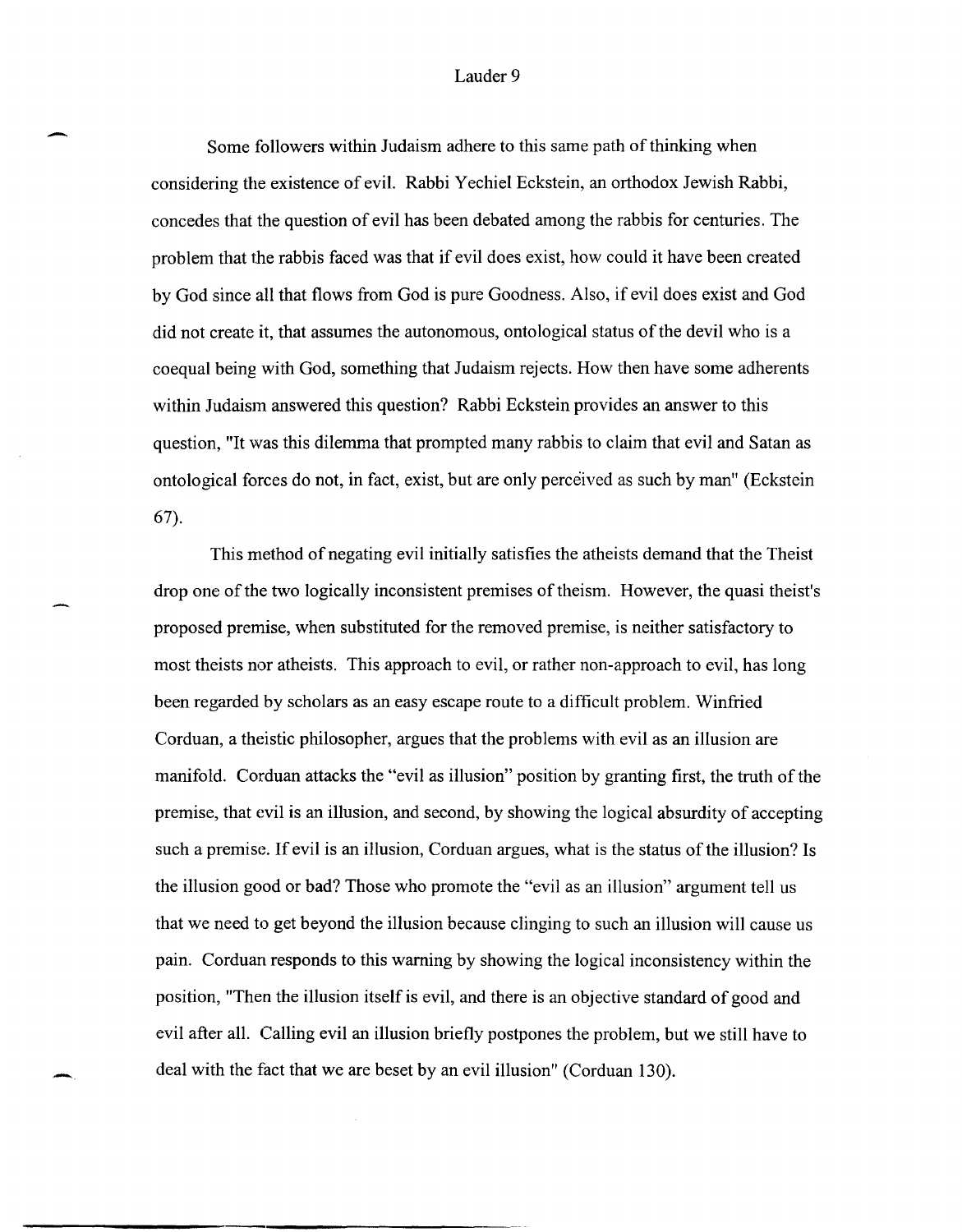Because of the internal problems found within the quasi theist's proposition that evil does not exist, we will now concentrate our efforts utilizing the traditional evilacknowledging rendition of theism in solving the logical problem of evil.

-

-

## A REBUTTAL

It is widely recognized among critics and defenders of theism that the premise that God is omnipotent and wholly good (1), does not necessarily imply that evil cannot exist (-2). If there is a contradiction here, it is *implicit* rather than *explicit.* What the critic must provide then is a third proposition concerning premise (1) or (2) that would make the three propositions an explicitly contradictory set. Seeking to create an explicitly contradictory argument, lL. Mackie proposes that, "These additional principles are that good is opposed to evil, in such a way that a good thing always eliminates evil as far as it can, and that there are no limits to what an omnipotent thing can do" (Mackie 93). Mackie's additional premises providing for an explicit contradicting set can be stated as follows:

- (la) A good thing always eliminates evil as far as it can
- (lb) There are no limits to what an omnipotent thing can do.

No theistic philosopher has done as much damage to the atheists claim of inconsistency than Alvin C. Plantinga (1932-). Plantinga, in his work *God, Freedom, and Evil*, responds to both propositions (1a) and (1b) as presented by Mackie. The first step Plantinga takes in refuting Mackie's claims is to question Mackie's interpretation of the term omnipotence. Plantinga rightfully asserts that the term omnipotence does not mean that there are no limits to what the omnipotent being can do. What does it mean, then, to say that God is omnipotent? The natural response is to say that He is all-powerful or almighty; there is nothing that God cannot do. But does this make sense? Plantinga asks the question, can God create square circles, for example, or married bachelors? Plantinga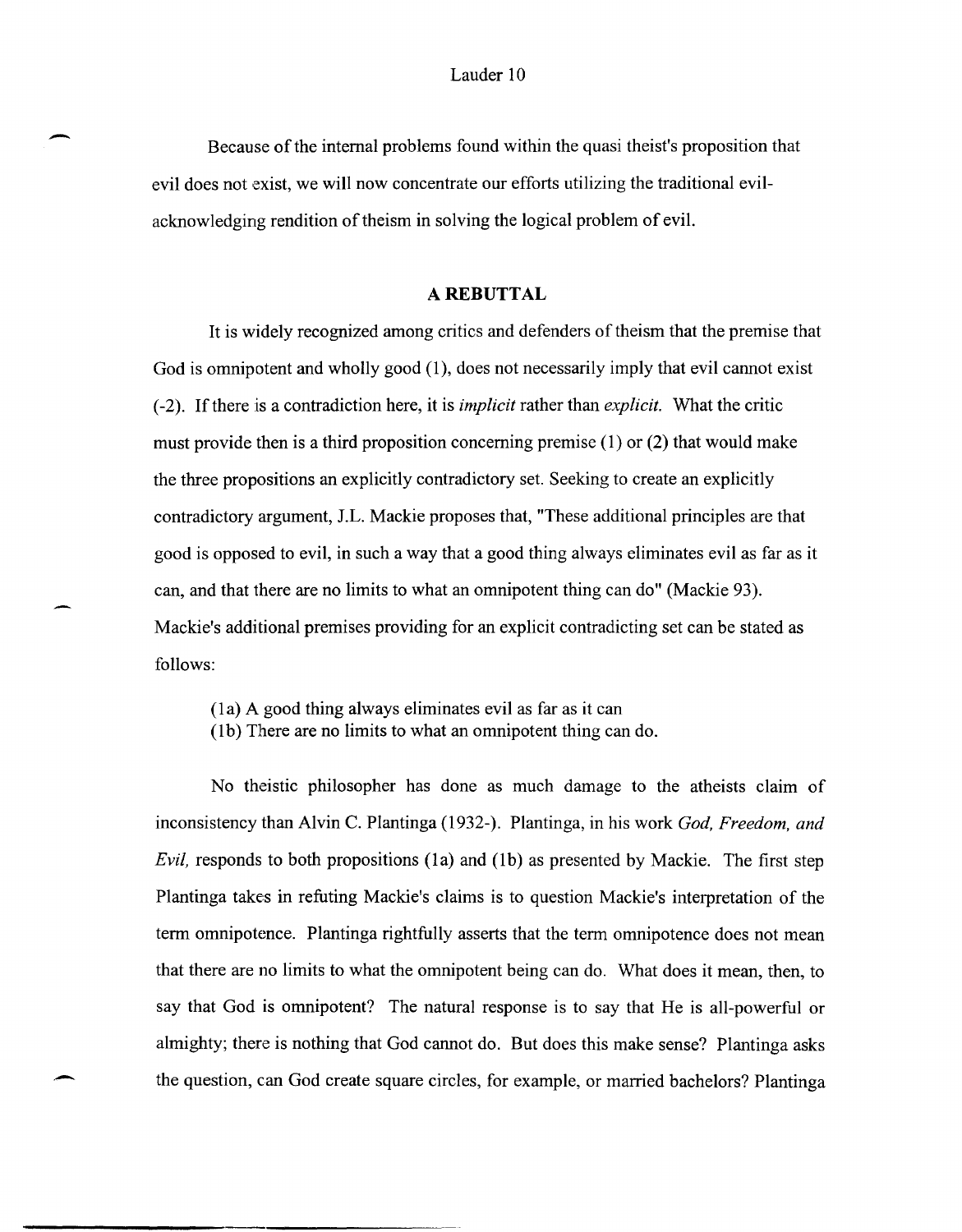asserts that there are certain actions which are impossible for God to perform, "Most theologians and theistic philosophers, who hold that God is omnipotent, do not hold that he can create square circles or bring it about that he both exists and does not exist" (plantinga *God* 17-24). Plantinga further explains the term omnipotence in terms of there being no non-logical limits. That is, there are no non-logical limits to what an omnipotent being can do. Conversely, theologians and theistic philosophers do not believe that an omnipotent being can bring about logically impossible states of affairs or cause necessarily false propositions to be true.

It is important to remember that when one proposes a claim of inconsistency against traditional theism, the critic is wise to suggest counter-claims using essential elements oftheism. The critic may very well find a set of propositions that form a logical inconsistency concerning theism, but doing so is inane unless the propositions are central to the theistic position. Mackie, then, appears to have committed this blunder in his proposition concerning omnipotence, and Plantinga makes short work of discrediting it. If it is agreed that Plantinga has discredited Mackie's claim (1b), then we can now concentrate our efforts at examining Mackie's second claim concerning the actions of a good thing (premise la).

Mackie's second claim is that a good thing always eliminates evil as far as it can. Is this proposition necessarily true? Plantinga illustrates with a story of a mountain climber that this proposition is not necessarily true. Paraphrased, the story line flows as follows: A novice mountain climber suffers a painful injury to his leg while climbing a difficult summit. The mountain climber then calls upon his friend, a physician, to cure his injury, which is an evil state of affairs. The physician predicts that the injury will leave on its own accord given a few days rest. The physician then states that the only thing he could do to eliminate the pain immediately would be to amputate the leg at the. climber's knee.

-

-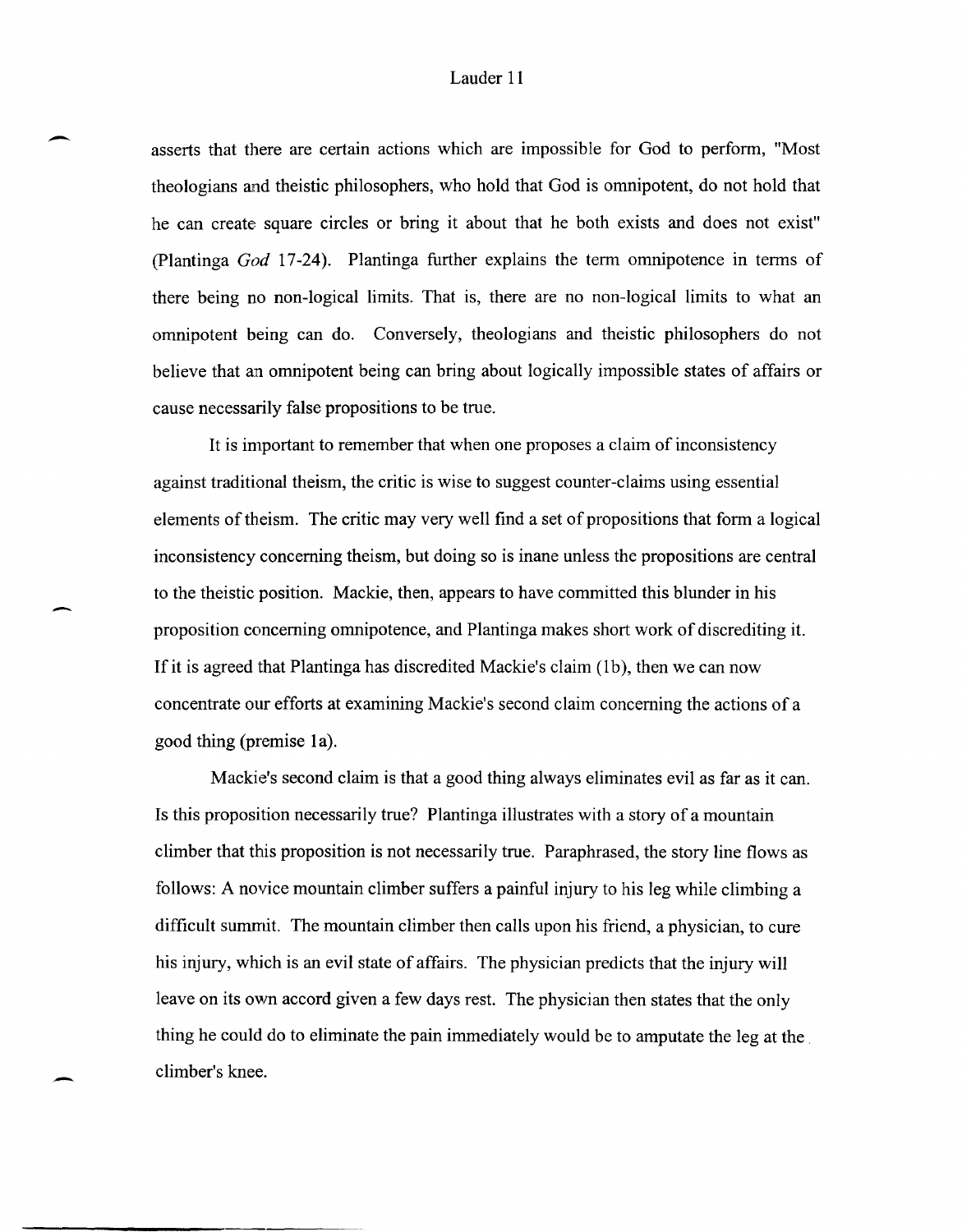-

-

-

Plantinga's point, then, is that a good thing, namely the physician, has the power to eliminate the evil state of affairs, the pain of the injured knee, but chooses not to. Does the failure of the physician to remove the evil state of affairs imply that the physician is no longer a good thing? Of course not. It is entirely possible that a good thing fail to eliminate an evil that it knows about and is capable of eliminating. The elimination of the present evil state of affairs would lead to a greater state of evil.

Mackie might benefit from a revision of his above proposition (Ia) to state that an omnipotent and omniscient good being eliminates every evil that it can properly eliminate without bringing about a greater evil state of affairs  $(1c)$ . If the theist grants validity to Mackie's revision, the set of propositions now follows as such:

(1) God is omnipotent and wholly good (Ic) An omnipotent and omniscient good being eliminates every evil that it can properly eliminate without bringing about a greater evil state of affairs (2) Evil exists.

Does this revision of Mackie's premise concerning the actions of a good thing solidify the atheistic position? Hardly. At best, this argument is still only *implicitly* contradictory, while what we seek is an *explicitly* contradicting set (see Lauder page 10).

#### A **POSSIBILITY**

From Augustine to Plantinga, the most popular rationale for God's allowance of evil is man's free will. The theory, simply stated, is that God gave man free will and with it, the possibility of doing both good and evil acts. God could not have eliminated evil without eliminating man's freedom; evil, then, is the unavoidable condition to make human free will a possibility. Plantinga states that the heart of the "Free Will Defense" is, "the claim that it is *possible* that God could not have created a universe containing moral good (or as much moral good as this world contains) without creating one that also contained moral evil. And if so, then it is possible that God has a good reason for creating a world containing evil" (Plantinga *God 31).*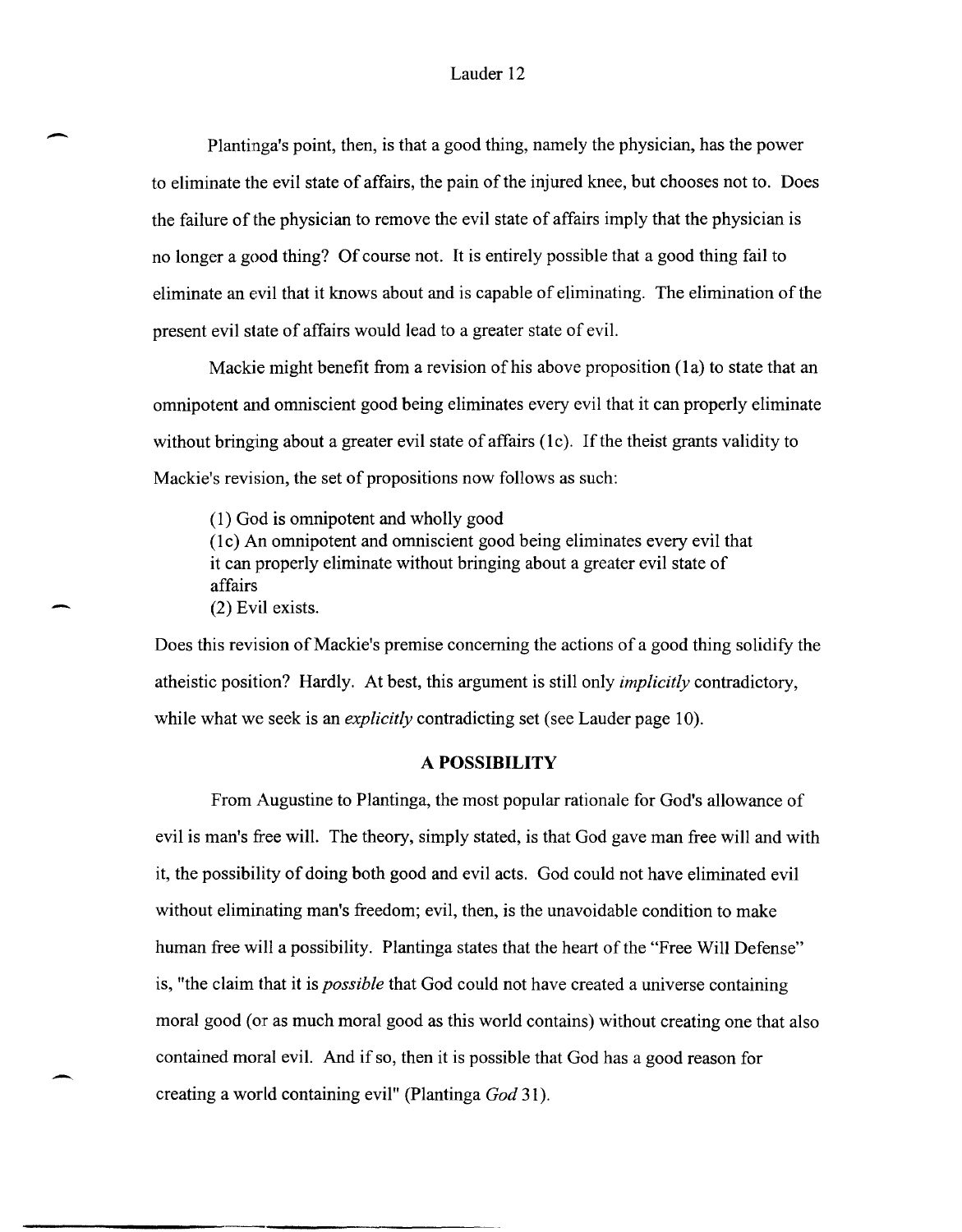-

-

When considering the "Free Will Defense", two important distinctions need to be noted. The first is the concept of a free action. According to the free will defender, an action  $r$  is a free action if and only if the person doing  $r$  is both free to perform  $r$  and free to refrain from performing *r;* no preceding conditions and/or causal laws determine that he/she will perform the action or that he/she won't perform the action. Second, the Free Will Defense is not an attempt to provide a Free Will Theodicy. The latter is an attempt to provide what God's reason *is* for permitting evil, while the former is an attempt to show what God's reason *might possibly be* for permitting evil. One such theodicy given by Augustine, an early Christian Church philosopher-theologian, argues that God has created a more perfect universe through the allowance of evil than He could have by refusing to do so. God's goodness and generosity is exhibited because He has not refrained from creating us; a creature that He foreknew would not only sin, but also remain in the will to sin. This theodicy of Augustine exhibits his great reverence for the gift of free will. The great worth of this gift is explicated in the following analogy:

As a nmaway horse is better than a stone which does not run away because it lacks self-movement and sense perception, so the creature is more excellent which sins by free will than that which does not sin only because it has no free will ("The Problem of Free Choice" 14-15).

According to Augustine, the best universe requires the existence of free, rational, and moral agents; some of which perform evil acts. However, the existence of moral evil performed by free creatures is much better than a universe lacking both the free creatures and the evil they produce. This theodicy, then, specifies the reason *why* God permits evil versus a free will defense that would offer a *possible* reason why God allows evil. This distinction between the two is important because the free will defender need not claim or even believe that the "Free Will Defense" proposition is true. Rather, the free will defender need only show that the "Free Will Defense" proposition is consistent with the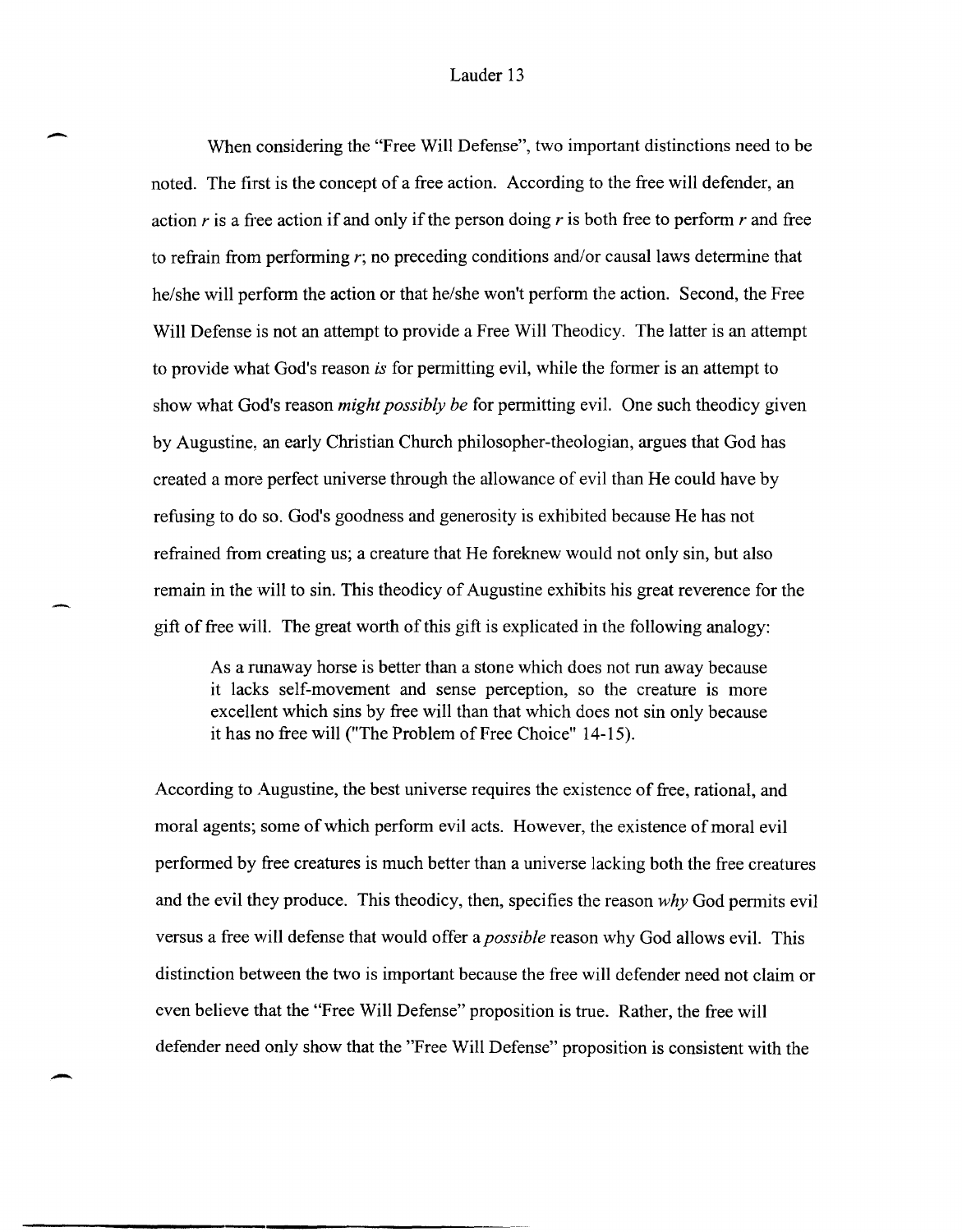propositions (1) and (2) above. With this in mind, we can explore Plantinga's third proposition providing consistency between propositions (1) and (2).

-

-

Following an Augustinian line of thinking, Plantinga asserts that a world containing creatures who are significantly free is more valuable than a world containing no free creatures at all. Now God can create free creatures, but He cannot cause or determine them to do only what is right. If He does so, then they are not significantly free after all; they do not do what is right freely. If God has created creatures capable of moral good, there must also be the capacity to perform moral evil; these creatures cannot be free to perform moral evil and at the same time be prevented from doing so. Following this, Plantinga suggests that God did in fact create significantly free creatures; but some of them went wrong in the exercise of freedom: this is the source of moral evil. What does this presence of moral evil say about the nature of God? Plantinga offers the following:

That fact that these free creatures sometimes go wrong, however, counts neither against God's omnipotence nor against his goodness; for he could have forestalled the occurrence of moral evil only by excising the possibility of moral good (Plantinga *The Nature 166-167).* 

The free will defender's third proposition providing consistency between propositions (1) and (2) can be stated as follows: God, being omnipotent, chose to give man significant free will and could not have created a world with significantly free creatures that only performed moral good without the option of performing moral evil. With this in mind, we can now outline the "Free Will Defense" that includes proposition (1a):

(1) God is omnipotent and wholly good

(la) God, being omnipotent, chose to give man significant free will and could not have created a world with significantly free creatures that only performed moral good without the option of performing moral evil (2) Evil exists.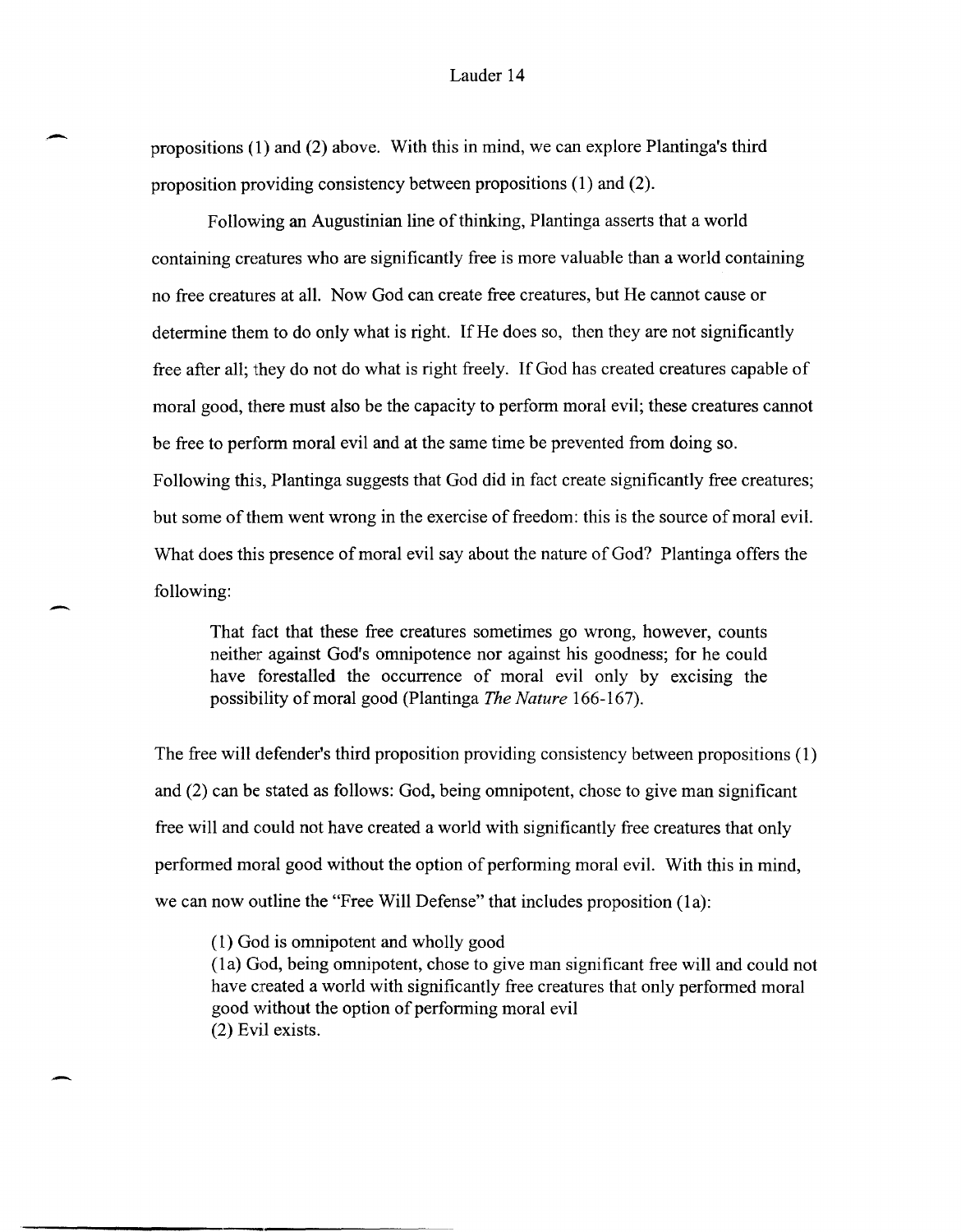-

The most prevalent objection to the "Free Will Defense" argues that it is logically possible that God, being omnipotent, could have created a world containing significantly free creatures that never chose to do evil. After all, if God is truly omnipotent, He could bring about any logical state of affairs. The typical free will response argues this assertion is self-contradictory. If God is to provide significant free will to man, the action taken by the free creature is entirely up to man and cannot be determined by God. Certainly it is possible that God could have made a world containing creatures that only performed good actions, but if God also grants man significant freedom, He cannot limit man's actions to only good actions. The option to do wrong must be available to the creature if that creature is truly free.

Proponents of the logical problem of evil have diminished in the last two decades due to Plantinga's "Free Will Defense". It is widely recognized that the logical problem of evil has been neutralized through the "Free Will Defense". The most recent attacks on Theism have shifted gears and now pursue the evidential problem of evil.

#### **THE EVIDENTIAL PROBLEM OF EVIL**

The difference between the logical problem of evil and the evidential problem of evil is often seen as a subtle difference. Even so, the distinction is important. As we have seen in the preceding argument, the logical problem of evil asserts that it is logically impossible for the existence of an omnipotent and wholly good God to coexist with the presence of evil. The evidential problem of evil argues that the coexistence of an omnipotent, wholly good God and evil is implausible. The evidential problem of evil concerns itself not with logic, as the logical problem does, but rather with whether the Theist can provide a reasonable explanation that would answer the question, "Why does evil exist." We will soon see that the "Free Will Defense" is not only applicable to the logical problem of evil, but also to the evidential problem of evil.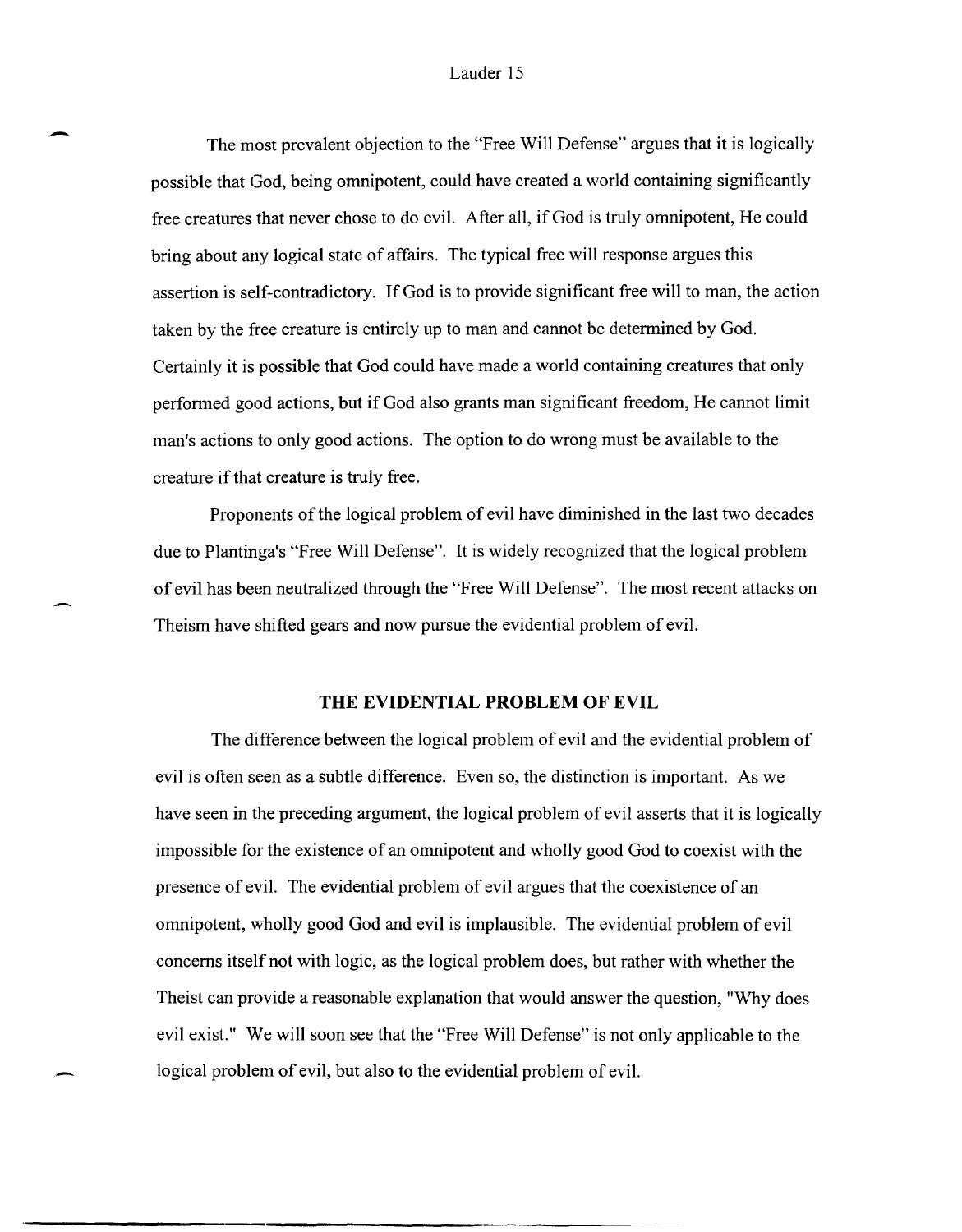## **THE THREE EVIDENTIAL ARGUMENTS**

A brief exploration of the evidential problem of evil would reveal to the inquirer that this particular argument against theism usually presents itself in one of three ways in the literature. The first argues that theism is improbable due to the sheer existence of evil. The second suggests theism is improbable because large amounts, extreme kinds, and perplexing distributions of evil exist. The third type of evidential argument suggests theism is improbable because gratuitous, or pointless evil, exists. We will explore each of these forms of the evidential argument in detail and in the order that they were presented.

The evidential argument from the sheer existence of evil can be outlined as follows:

(la) The existence of evil

-

-

provides counter-evidence against the claim that

(2) An omnipotent and wholly good God exists.

It isn't hard to see that this form of argument has the same shortcomings as the logical problem of evil. The critic here is assuming that God would not allow for any form of evil to exist. The atheist here uses assumptions that the theist either does not or need not accept. As stated earlier, to properly attack a belief system, one must provide an attack that concerns itself with essential, internal elements of the system itself. To offer an attack with external positions is to reduce the disagreement to mere name calling or backbiting.

Most critics agree that the mere existence of evil does not provide for a strong argument against theism. Instead, they focus their attention on the large amount of evil that exists as evidence against the belief in God. This brings us to the second type of evidential argument; the argument from large amounts, extreme kinds, and perplexing distributions of evil. The argument is summarized here: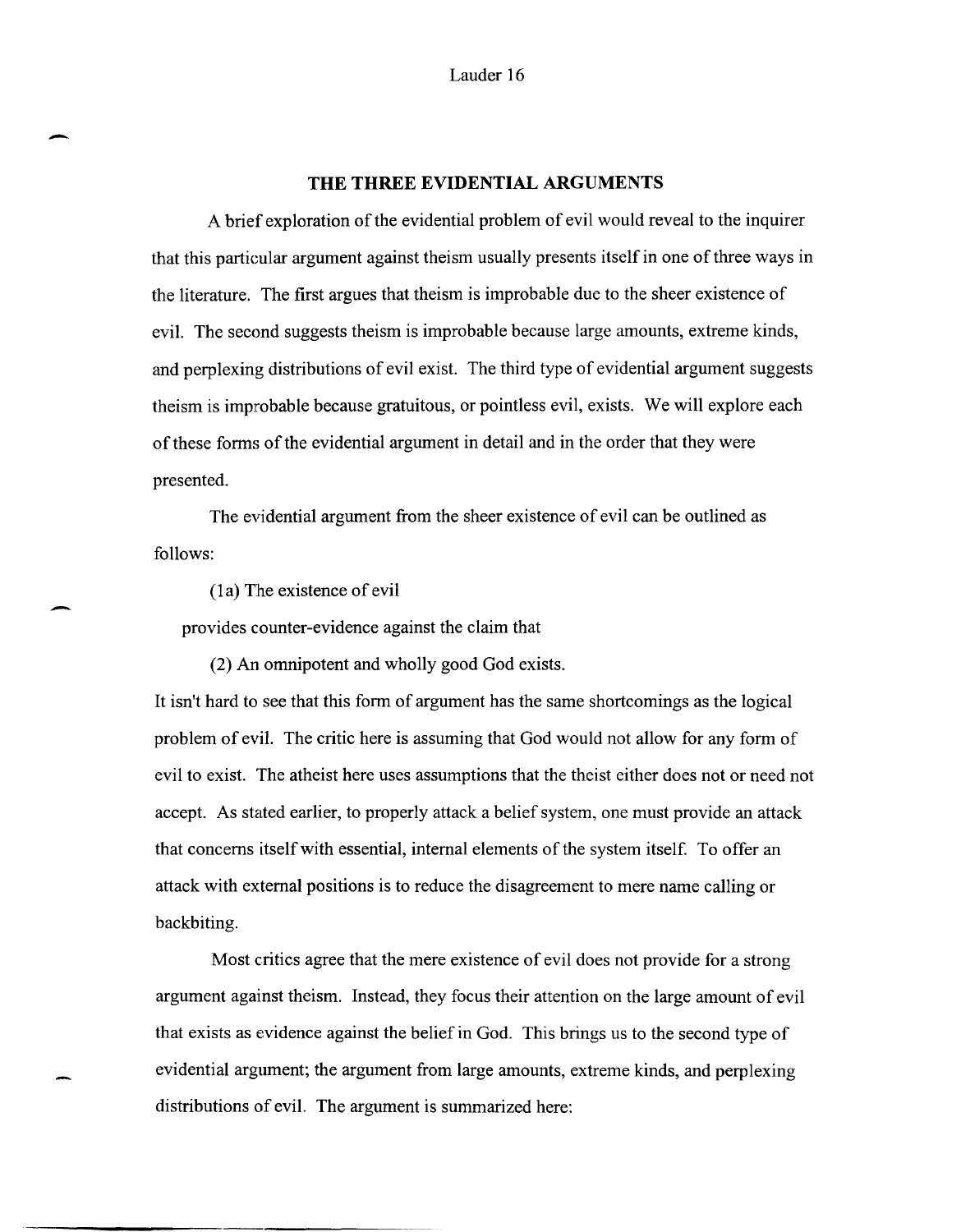(1 b) Because large amounts, extreme kinds, and perplexing distributions of evil exist,

it is implausible to believe that

-

-

(2) An omnipotent and wholly good God exists.

Theists generally reply to this proposition by attacking the atheist's assumption that God would only allow a certain amount of evil to exist. This assumption is difficult to prove. It is difficult for finite beings to determine an infinite being's level of toleration concerning evil. Can we truly know how much evil is too much evil according to God? Monotheistic religions do not offer any clear limit placed upon evil by God. However, for a theist to deny that large amounts or extreme kinds of evil exist is not only denying the obvious, but is also counter-productive if dialogue between theists and nontheists is desired. Instead, the theist can accept the proposition that large and extreme kinds of evil do, in fact, exist, but they could also argue that this neither supports nor argues against the existence of God. Unless we can determine how much evil is too much evil according to God's standards, we cannot assert that the present state of large and extreme kinds of evil far exceed God's standard simply because we perceive it as such.

The third and final type of evidential reasoning argues that the existence of gratuitous or pointless evil makes the belief in an omnipotent, wholly good God implausible. Outlined simply, the argument flows as follows:

(1c) The existence of gratuitous or pointless evil argues against the proposition that

(2) An omnipotent and wholly good God exists.

This argument, as stated thus far, is only implicitly contradictory because the existence of an omnipotent and wholly good God does not conclusively indicate that gratuitous evil should not exist. Therefore, an additional assumption must be made that would imply that gratuitous evil cannot coexist with an omnipotent and wholly good God. The additional assumption that has been traditionally regarded as a sound hypothesis by both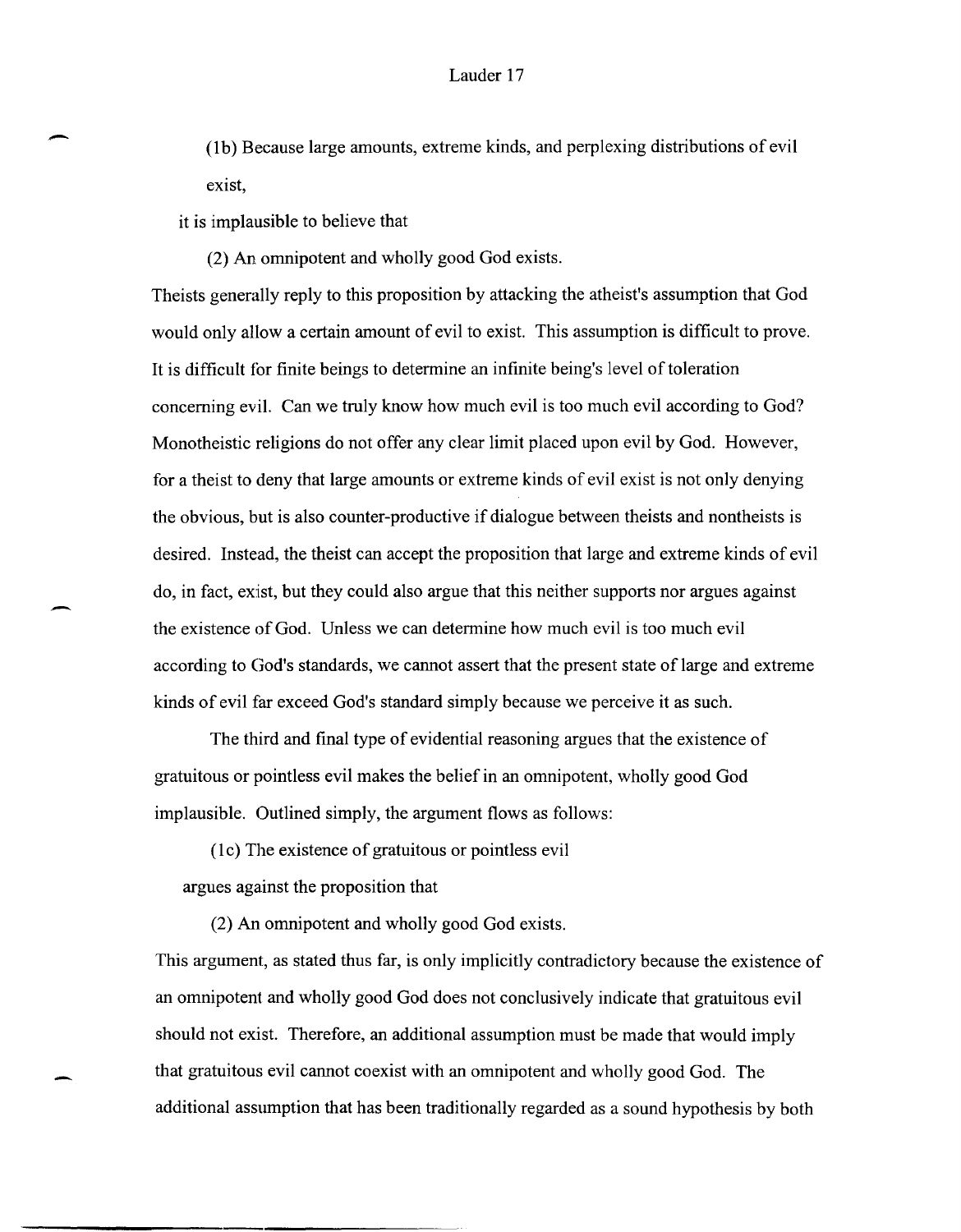atheists and theists alike is called meticulous providence (MP). This assumption of meticulous providence states the following:

(MP) An omnipotent, omniscient, wholly good God would prevent or eliminate the existence of really gratuitous or pointless evils.

The addition of this premise (MP) now changes the argument from gratuitous evil to the following:

1. If (2) is true, then, assuming that  $(MP)$  is true, (1c) should not be true.

2. It is probable that (Ic) is true.

-

-

3. Therefore, it is probable that (2) is false.

Simply stated, if God is omnipotent and wholly good and employs meticulous providence, gratuitous evil should not exist. It is probable that gratuitous evil does, in fact, exist. Therefore, God as an omnipotent and wholly good God is probably false.

As stated above, this premise has long been accepted by theists as well as by atheists. What naturally follows is that the theist rejects that such gratuitous evils do exist. The theist will attempt to show that the apparent gratuitous evil has a purpose that promotes some act of good (e.g .. suffering builds character, which is good). Traditional theists have been met with both success and failure when utilizing this approach. Critics argue that the theist may be able to explain away some evils as nongratuitous, but they cannot succeed in explaining away all instances of apparent gratuitous evil. The critics provide an internal criticism of theism based on the theistic view of man in light of God's creation. Theism, particularly the Judeo-Christian tradition, holds that God has created man with generally trustworthy, rational, and moral faculties. The critics argue that to deny the experiences of both laymen and philosophers that recognize various instances of gratuitous evil is to call into question the reliability of God's gift of rationality to man.

Admittedly, it can be difficult to accept the proposition that no gratuitous evils exist. The heinous act of placing a newborn child into a garbage dumpster with the intent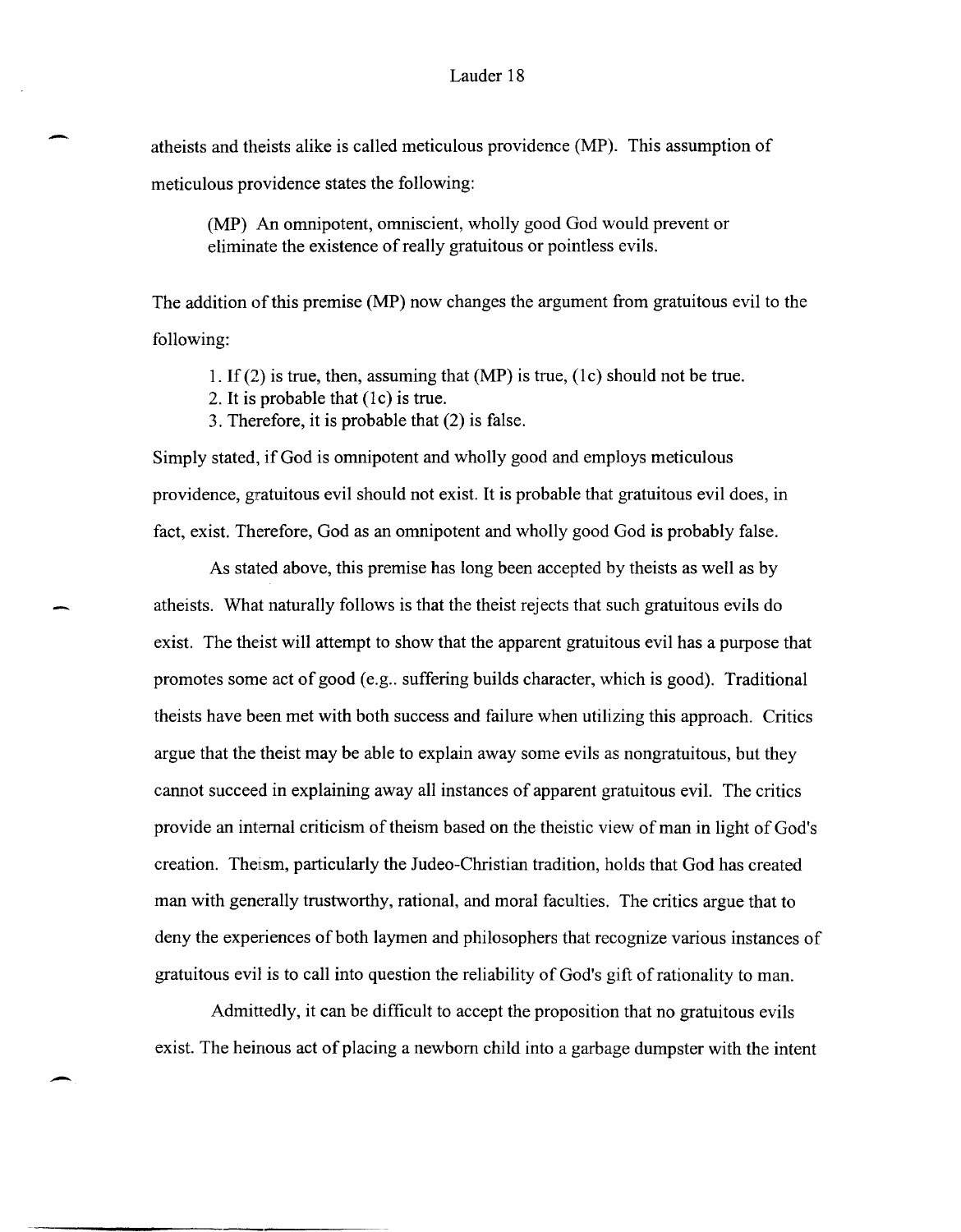that it will starve to death, or the slaughter of innocent Jews at the hands of the Nazi's, is hard to accept as promoting a greater good.

-

-

Theodore Dreiser, an American novelist, was fascinated by the natural processes and their meaning. Dreiser wrote a novel based on a character named Frank Cowperwood that explores what seems to be a gratuitous evil. In the story, while either heading home from school or walking to the bank to see his father, Frank would pass by a fish-market which was known for a certain tank in the front of the store where certain odd specimens of sea-life were kept. One day, Frank saw a squid and a lobster put into the tank. The lobster, it appeared from the talk of the idle bystanders, was offered no food, as the squid was considered his rightful prey. The lobster lay at the bottom of the clear glass tank upon the yellow sand, apparently seeing nothing, for no one could tell in which way his beady, black buttons of eyes were looking. Apparently its eyes were never off the body of the squid. The squid, pale and waxy in texture, looking very much like pork fat or jade, moved about the tank in torpedo fashion, but his movements were never out of the sight of his enemy, for by degrees, small portions of the squid's body began to disappear, snapped off by the claws of the lobster. The lobster would leap to where the squid was apparently idly dreaming, and the squid would dart away, shooting out a cloud of black ink, behind which it would disappear. However, this was not always successful. Small portions of the squid's body and tail were frequently left in the claws of the lobster below. Frank was so fascinated by this drama that he would return to the fish-market daily to watch. One morning, Frank stood in front of the tank with his nose pressed to the glass. He saw that only a portion of the squid remained, and his ink-bag was near empty. In the corner of the tank sat the monster poised for action. Dreiser continues the story:

The boy stayed as long as he could, the bitter struggle fascinating him. Now, maybe, or in an hour or a day, the squid might die, slain by the lobster, and the lobster would eat him. He looked again at the greenishcopperish engine of destruction in the corner and wondered when this would be (Dreiser 10-13).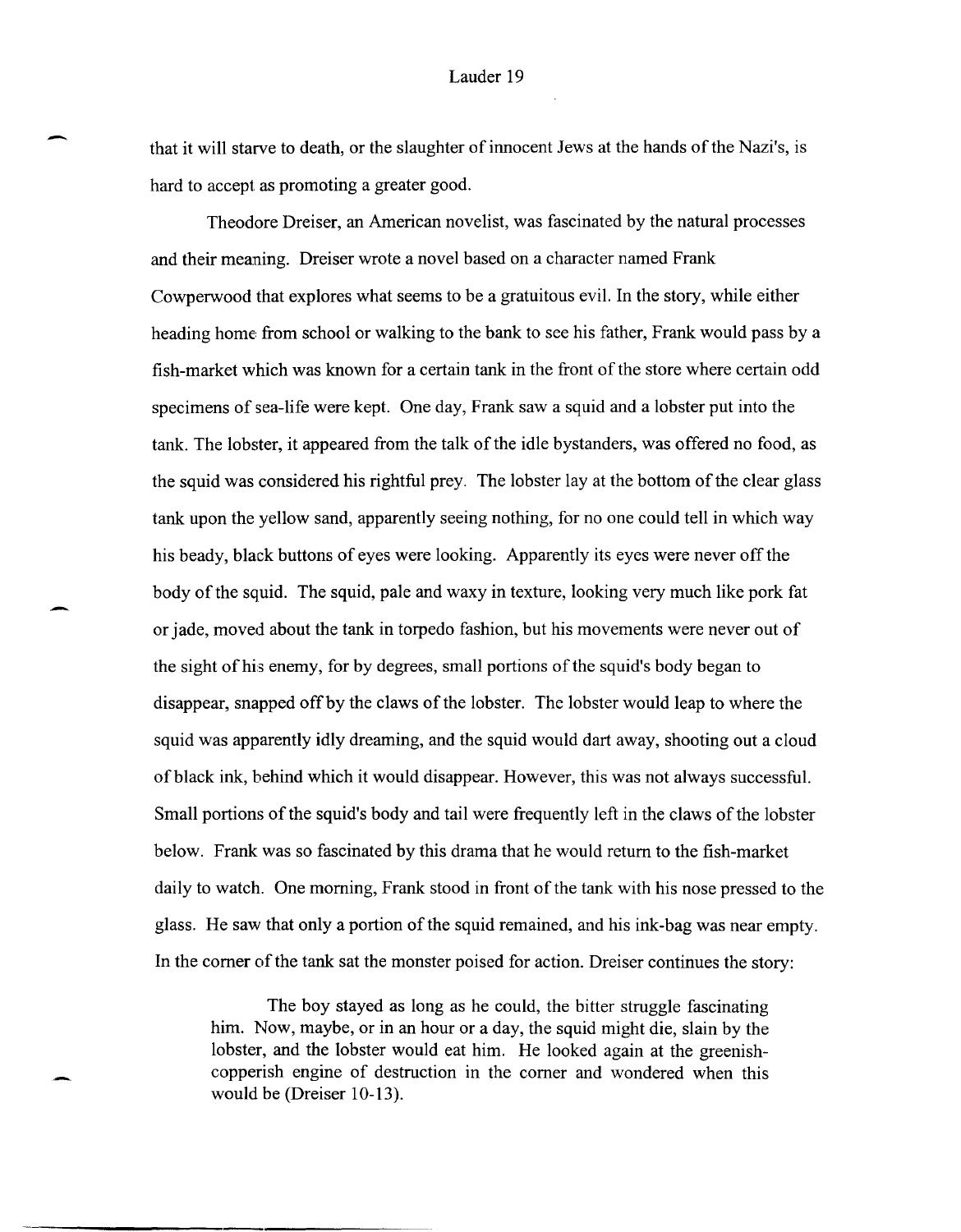-

-

Although this particular instance of evil is connected with the animal world, the human world is not immune to similar instances of gratuitous evil. The theist, then, is presented with numerous options concerning gratuitous evil. The question becomes, "How can theism deal with what appears to be pointless evil?" One option is to continue to deny that gratuitous evils exist, which we noted early has resulted in widespread disapproval. Another option, which has been pursued by many contemporary theists, is to accept the overwhelming evidence that gratuitous evil exists. The result of this acceptance of gratuitous evil is the denial of the premise we earlier called meticulous providence (MP).

Such is the method taken by free will defenders, such as Alvin Plantinga. Earlier we noted that the free will defender holds a free act to be significantly free under the following conditions: an action *r* is a free action if and only if the person doing *r* is both free to perform *r* and free to refrain from performing *r;* no preceding conditions and/or causal laws determine that he/she will perform the action or that he/she won't perform the action. The point pushed here by free will defenders argues that if an action is to be significantly free, the creature must be allowed to perform the highest possible good and must also be allowed to perform the most terrible evils. When God allows these terrible evils to be performed, the result is gratuitous evil. God could have prevented gratuitous acts from occurring, but in the process, he would also be restricting free choice and trivializing the gift of free will. The free will defenders argue that God wanted man to be able to freely choose to follow Him, or freely choose not to. The risk God has taken in preserving man's significant free will is the allowance of gratuitous evil to exist in His creation. If the free will defender's notion of significant free will and the denial of meticulous providence is accepted, then we have an answer to the evidential problem of gratuitous evil.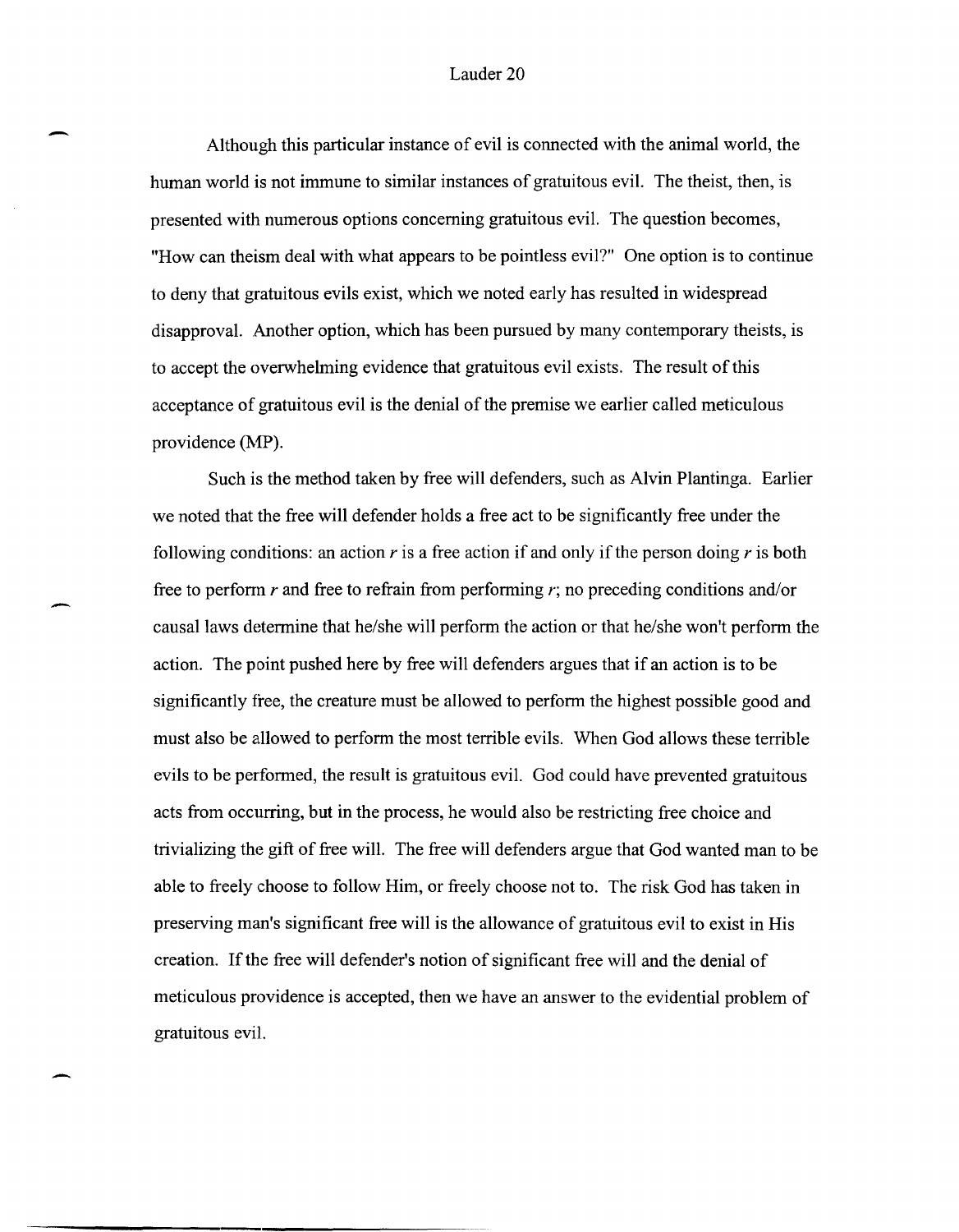#### **NATURAL EVIL**

-

Up to this point, much of the discussion has revolved around acts of evil, which are the result of man's free will. This type of evil, which stems from man's decision to perform them, is often called moral evil. What, then, shall we say about instances of evil that are not the result of man's significant free will, i.e. hurricanes, tornadoes, earthquakes, and so on? These natural actions often cause as much or more evil than moral evils do. Surely, we can hold God accountable for these evils. Free will defenders have taken this type of evil, natural evil, into consideration within the "Free Will Defense." Some within Judaism, and most within Christianity, subscribe to the belief in nonhuman beings or spirits. These nonhuman spirits were given the same freedom that man so enjoys and abuses. Some of these nonhuman spirits, Satan and his band, freely chose to rebel against God and the result was banishment from God's kingdom. The Old Testament book of Job presents Satan as an evil being whose primary domain seems to be the earth. While Satan's time here on Earth is limited, he exercises his free will by creating the evils that occur through nature. So natural evil sharply resembles moral evil in that it is the result of a free action by a free creature. The free will defense, then, is not only limited to moral evil, but applies to natural evil as well.

#### **REFLECTION**

This paper, as suggested by its title, is by no means an exhaustive exploration of the problem of evil. The amount of literature written on this subject could pack the Library of Congress ten times over. However, what has been presented in this paper covers the major themes and most credible theistic responses concerning the problem of evil.

Having considered these major themes, we are left with several options. One option is to reject the theistic defense of the plausibility of God's existence in light of the presence of evil. This route of reasoning has led many individuals to assume the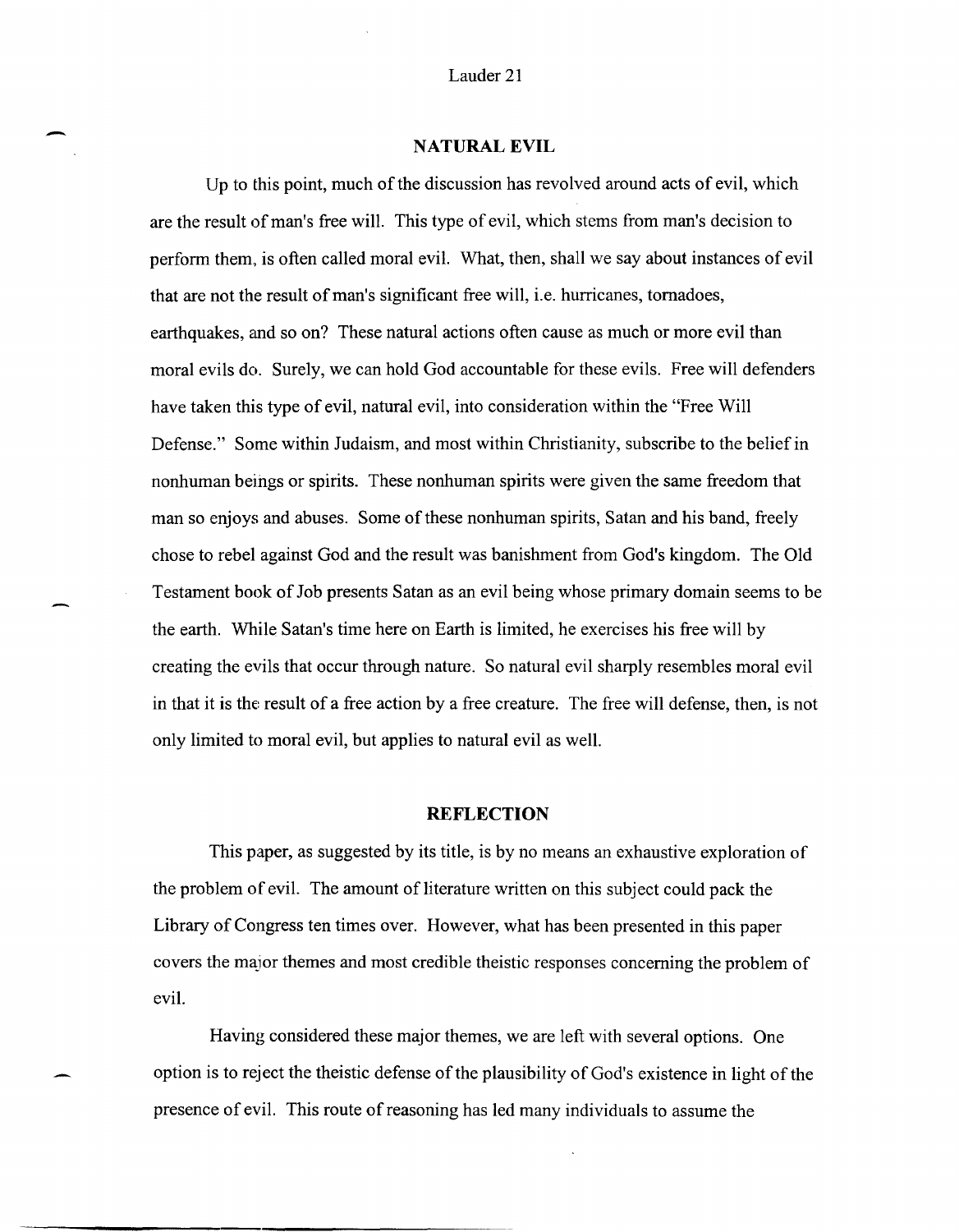-

absurdity of evil and, more importantly, all of life in general. A second option is to accept the plausibility of God's existence but to deny the premise that He is both omnipotent or omnibenevolent; Mark Twain and Rabbi Harold Kushner, author of *When Bad Things Happen to Good People,* chose to follow this route. Finally, we can accept the validity of the theistic position presented thus far, and continue to look to divinely ordained freedom as the foundation for an acceptable theodicy.

It is important to note that this theodicy of freedom is not going to heal the deep wounds that evil can inflict upon a person. If we were to present the free will theodicy as a remedy to a young woman who had just suffered the loss of her child, she would certainly balk at such a proposition. What kind of God, she might ask, would allow such a thing to happen? What is this horrible, horrible freedom that God has given to mankind? In this type of situation what is needed is another person to listen and to grieve with the young mother. Analytical arguments and philosophical querying would only compound the pain that the mother was experiencing.

Additionally, the theist adhering to the "Free Will Defense" should not propose to know the particular answers to the universal questions of, "Why did this happen." It must never be forgotten that we are operating from a finite mind when we seek the answers to these questions within ourselves. The monotheistic scriptures speak of a Divine being who does not abide by our understanding of how things are supposed to be. In fact, so contrary are His actions to our understanding that Mark Twain once said that if God does exist then He is a hideous mongrel. Instead, the role of the "Free Will Defense" is to defend the theistic position against the anti-theistic accusations of inconsistency. This, then, is accomplished with the notion of freedom.